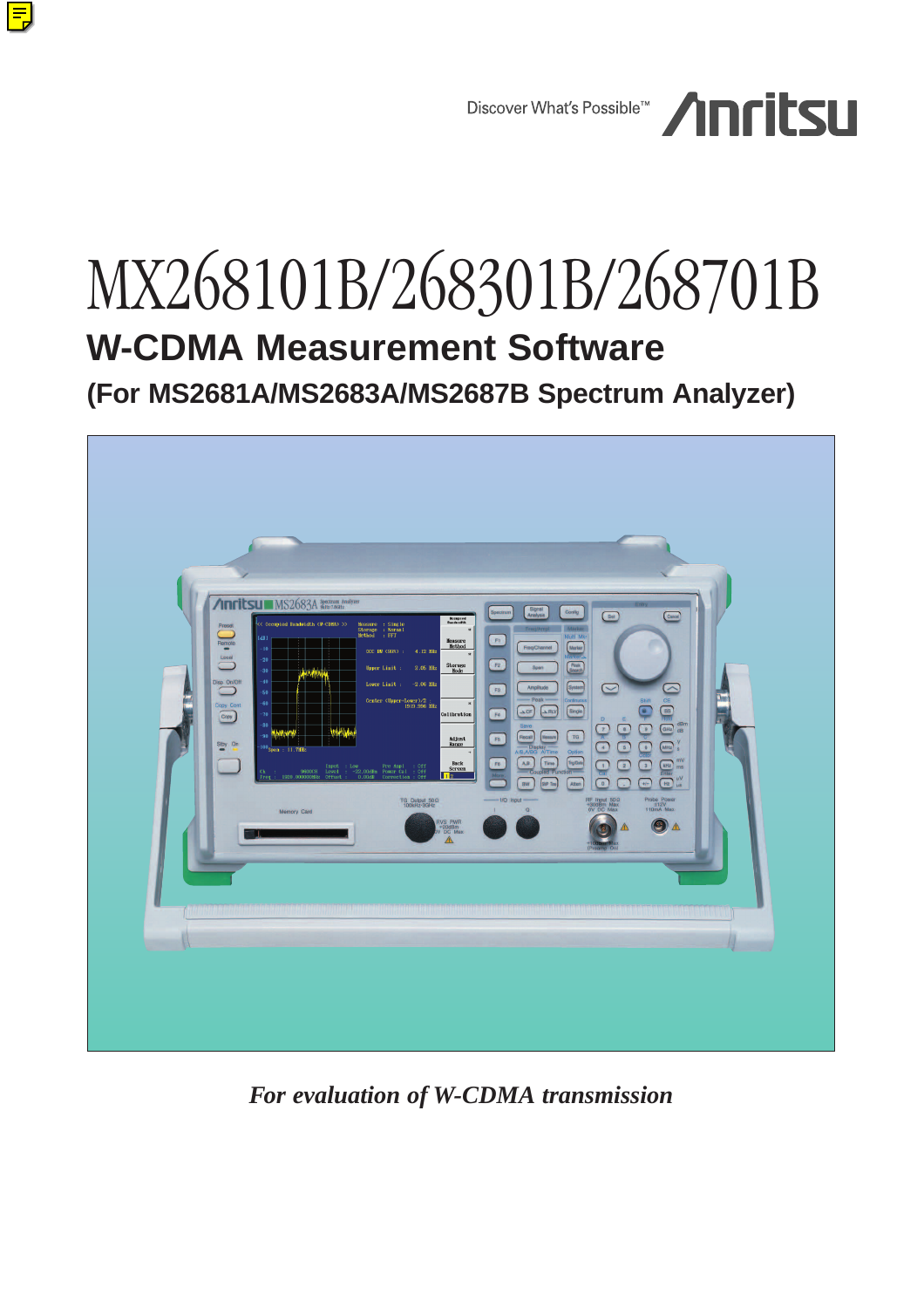# *Supporting W-CDMA2000*

#### **– Evaluation of W-CDMA transmission system with single unit –**

MX268101B/MX268301B/MX268701B W-CDMA Measurement Software is the application software used in the MS2681A/MS2683A/MS2687B Spectrum Analyzer. The installation in Spectrum Analyzer main frame enables to measure functions and performance of W-CDMA digital mobile equipment simply.

#### **• Measured items**

Modulation analysis:

Carrier frequency, Vector error, Phase error, Magnitude error, Code domain analysis (Code domain power, Code domain error), Code vs. time

Amplitude measurement: Transmission power measurement

- Occupied bandwidth measurement
- Adjacent channel power
- Spurious measurement
- Demodulation data monitoring
- Spectrum emission mask
- CCDF measurement
- IQ level measurement

## **Parameter Setup**

A setup screen is provided for the entry of required parameters for modulation accuracy and code domain power measurements in W-CDMA analysis. Measurement can be performed after parameter setup.

| K< Setup Common Parameter (W-CDMA) >>                                                                                                                                  |                                                                                                                                                           | Setup<br>Paraneter                            |
|------------------------------------------------------------------------------------------------------------------------------------------------------------------------|-----------------------------------------------------------------------------------------------------------------------------------------------------------|-----------------------------------------------|
| Input<br>Terminal<br><b>Spectrum</b><br>Reference Level & Offset<br>Frequency<br>Channel & Frequency<br>Channel Spacing<br>Signal<br>Measuring Object                  | : ERF<br>: [Normal ]<br>$: 1 - 22.00$ dBml I<br>0.00dB1<br>: $[ 9600CH] = [ 1920.00000000000]$<br>$\cdot$ T $\cdot$<br>0.200000MHz J<br>: IDown Link<br>ı | Modulation<br>Analysis                        |
| Filter<br>Synchronization<br>Scrambling Code Sync. & Number : [Auto] (Using SCH)<br>Spreading Factor<br>Channelization Codes Number : (0)<br>Spreading Factor for DPCH | : [Filtering]<br>: $IP-CPICH1 = (256)$<br>$:$ [ 64]                                                                                                       | Transmitter<br>Power<br>Occupied<br>Bandwidth |
| Trigger                                                                                                                                                                | : [Free Run]                                                                                                                                              | Adjacent<br>Channel<br>Power                  |
| Input<br>Level<br>Сh<br>9600CH<br>1920 000000MHz<br><b>Offset</b><br>Freq                                                                                              | Pre Ampl<br>: Low<br>: Off<br>Power Cal<br>$.$ Off<br>-22.00dBm<br>0.00dB<br>Correction : Off                                                             | Spur ious<br>Emission<br>2                    |

# **Demodulation data monitoring**

After de-spreading, up to 10 frames of demodulation data can be evaluated.



# **Modulation Accuracy Measurement**

Frequency error, modulation accuracy and code domain analysis are performed and then results are displayed on the screen. The measurement accuracy is 1% (typical value) of residual vector error (rms).

| K< Modulation Analysis (W-CDMA) >> | : Single<br>Measure               | Modulation<br><b>Analysis</b> |
|------------------------------------|-----------------------------------|-------------------------------|
|                                    | : Normal<br>Storage               | #                             |
|                                    | : Non<br>Trace                    |                               |
| Frequency                          |                                   | Trace                         |
| Carrier Frequency                  | 1919.9999996 MHz                  | Format                        |
| Carrier Frequency Error            | $-0.4$ Hz                         | ×.                            |
|                                    | $0.000$ ppm                       |                               |
| Waveform Quality                   |                                   | <b>Storage</b>                |
| Waveform Quality Factor            | 0.99943<br>÷                      | Mode                          |
|                                    |                                   | ж                             |
| Modulation                         |                                   |                               |
| <b>RMS EVM</b>                     | $1.63\%$ (rms)                    | Scale                         |
| Peak EVM                           | 4.69 %                            | Mode                          |
| <b>Phase Error</b>                 | $0.67$ deg. $(r_{\text{BS}})$     | $\mathbf{x}$                  |
| Magnitude Error                    | $1.13 \times (rms)$               |                               |
| Origin Offset                      | $-35.26$ dB                       | Analysis                      |
|                                    |                                   | Mode                          |
| Power                              |                                   |                               |
| Filtered Power                     | $-17.80$ dBn                      |                               |
| SCH(Total)<br>P-SCH                | $-9.88$ dB                        |                               |
| S-SCH                              | $-12.89$ dB<br>$-12.89$ dB        | Adjust                        |
|                                    |                                   | Range                         |
| Scramble Code Number               | 00000<br>÷                        |                               |
|                                    |                                   | Back                          |
| $:$ Low<br>Input                   | Pre Ampl<br>: Off                 | Screen                        |
| <b>9600CH</b><br>Сħ<br>Leve I      | $.0$ ff<br>-22.00dBm<br>Power Cal |                               |
| 1920.000000MHz<br>Offset<br>Freq:  | Correction : Off<br>0.00dB        | 123                           |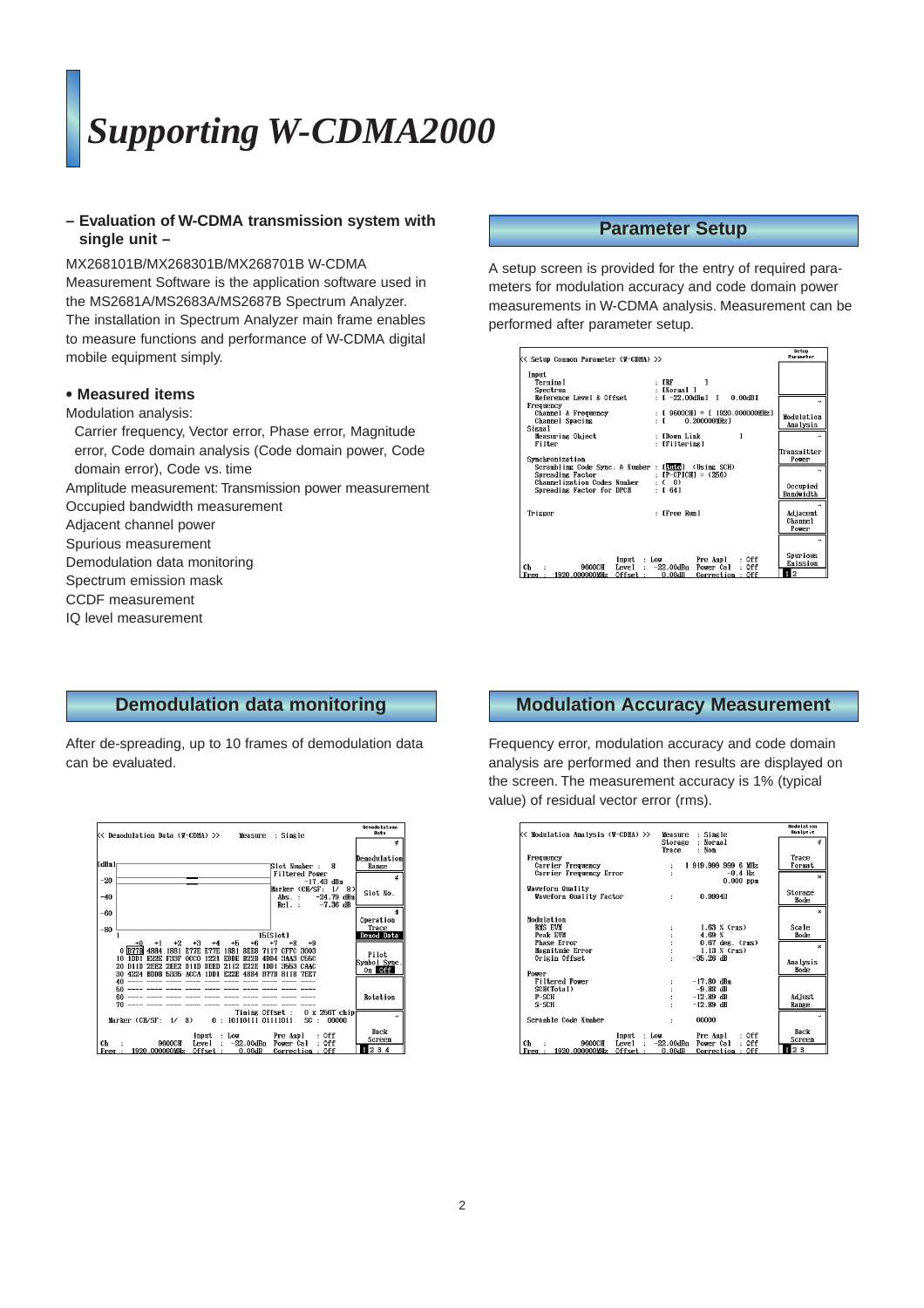## **BTS Code Domain Analysis**

Perform code domain analysis of forward link signals in approx. 2 seconds. Code domains of IQ phase are displayed on the screen.



#### **CCDF Measurement**

It enables distribution display or cumulative distribution display of the power difference between instantaneous power and average power.

Max. 20 MHz of filter bandwidth is able to perform multicarrier measurement.



#### **Code vs. time**

This function is for measuring code power of specified code channel for each slot in the continuous slot range. It enables to check some functions, such as power control of code channel and compressed mode of down link (Spreading Factor Reduction), efficiently.



## **Spurious Close to the Carrier Measurement**

Spurious close to the carrier is measured using the spectrum analyzer function. The PASS/FAIL result of a template judgement is displayed on the screen.

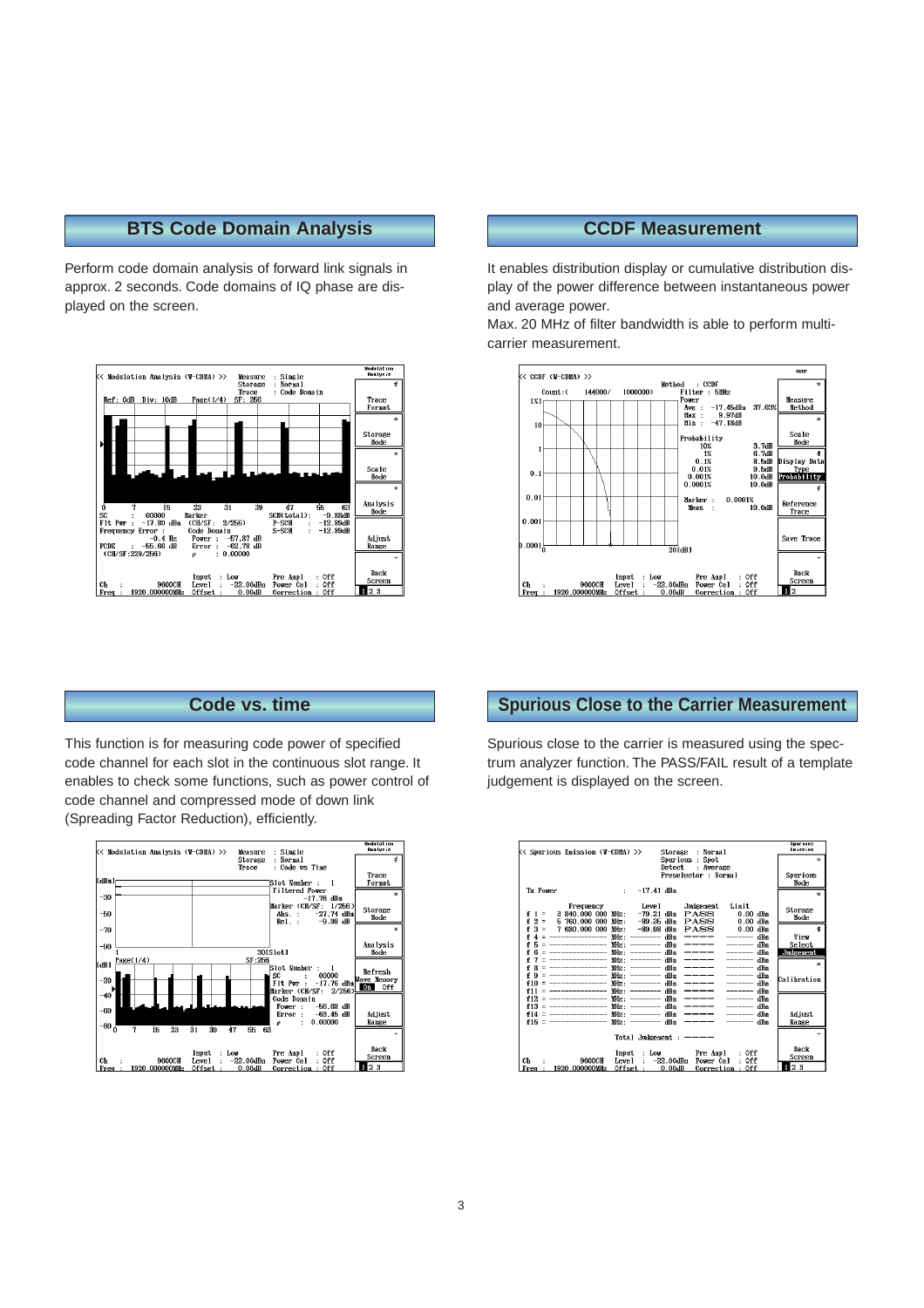# *Specifications*

Following specifications are guaranteed after optimized internal level (Range of internal receiver is automatically adjusted by pushing Adjust Range key).

The "pre-amp on" of MS2681A and MS2683A can be set up when MS2681A-08/MS2683A-08 of an option are carried.

|                          | Model                               | <b>MS2681A</b>                                                                                                                                           | <b>MS2683A</b>                                                                              | <b>MS2687B</b>                                                                     |  |
|--------------------------|-------------------------------------|----------------------------------------------------------------------------------------------------------------------------------------------------------|---------------------------------------------------------------------------------------------|------------------------------------------------------------------------------------|--|
| Measurement              |                                     | 50 MHz to 3 GHz                                                                                                                                          |                                                                                             |                                                                                    |  |
|                          | frequency range                     | 50 MHz to 2.3 GHz (with MS2681A-08/MS2683A-08)                                                                                                           | 50 MHz to 3 GHz                                                                             |                                                                                    |  |
|                          | Measurement level                   | -60 to +30 dBm (average power, pre-amp off)                                                                                                              |                                                                                             |                                                                                    |  |
|                          | range                               | -80 to +10 dBm (average power, pre-amp on)                                                                                                               |                                                                                             | $-50$ to $+30$ dBm (average power)                                                 |  |
|                          | Carrier frequency                   |                                                                                                                                                          | Input level : $\ge$ -30 dBm (pre-amp off), $\ge$ -40 dBm (pre-amp on), at 1 code channel    | Input level: ≥-30 dBm, at 1 code channel                                           |  |
|                          | accuracy                            | $\pm$ (reference oscillator accuracy + 10 Hz)                                                                                                            | $\pm$ (reference oscillator accuracy + 10 Hz)                                               |                                                                                    |  |
| Modulation/              | Modulation                          | Input level: $\geq$ 30 dBm (pre-amp off), $\geq$ 40 dBm (pre-amp on), at 1 code channel<br>$<$ 2.0 % (rms)                                               |                                                                                             | Input level:                                                                       |  |
| frequency                | accuracy (residual<br>vector error) |                                                                                                                                                          |                                                                                             | $\geq$ -30 dBm, at 1 code channel<br>$<$ 2.0 % (rms)                               |  |
| measurement              |                                     |                                                                                                                                                          |                                                                                             | Input level: ≥-30 dBm, at 1 code                                                   |  |
|                          | Origin offset<br>accuracy           |                                                                                                                                                          | Input level: ≥-30 dBm (pre-amp off), ≥-40 dBm (pre-amp on), at 1 code channel,              | channel, relative to signal with origin                                            |  |
|                          |                                     | relative to signal with origin offset of -30 dBc<br>$\pm 0.50$ dB                                                                                        |                                                                                             | offset of -30 dBc                                                                  |  |
|                          |                                     |                                                                                                                                                          |                                                                                             | $\pm 0.50$ dB                                                                      |  |
|                          |                                     | Displays the following items for 1 CH to multi-CH input signal.                                                                                          |                                                                                             |                                                                                    |  |
|                          | Waveform display                    | Constellation display, Eye pattern display, Vector error vs. Chip no. display, Phase error vs. Chip no. display,<br>Amplitude error vs. Chip no. display |                                                                                             |                                                                                    |  |
|                          |                                     | 50 MHz to 3 GHz                                                                                                                                          |                                                                                             |                                                                                    |  |
|                          | Frequency range                     | 50 MHz to 2.3 GHz (with MS2681A-08/MS2683A-08)                                                                                                           |                                                                                             | 50 MHz to 3 GHz                                                                    |  |
|                          | Measurement level                   | -60 to +30 dBm (average power, pre-amp off)                                                                                                              |                                                                                             | -50 to +30 dBm (average power)                                                     |  |
|                          | range                               | -80 to +10 dBm (average power, pre-amp on)                                                                                                               |                                                                                             |                                                                                    |  |
|                          | Code domain                         | Input level: ≥-10 dBm (pre-amp off), ≥-20 dBm (pre-amp on)                                                                                               |                                                                                             | Input level: ≥-10 dBm                                                              |  |
|                          | power accuracy                      | $\pm 0.1$ dB (code power $\geq -10$ dB)<br>$\pm 0.3$ dB (code power $\geq -25$ dB)                                                                       |                                                                                             | $\pm 0.1$ dB (code power $\ge -10$ dBc)<br>$\pm 0.3$ dB (code power $\ge -25$ dBc) |  |
|                          |                                     |                                                                                                                                                          |                                                                                             | Input level: ≥-10 dBm                                                              |  |
|                          | Code domain error                   | Input level: $\geq -10$ dBm (pre-amp off), $\geq -20$ dBm (pre-amp on)                                                                                   |                                                                                             | Spread factor:                                                                     |  |
| Code domain              |                                     | Spread factor: 512 (down-link)/256 (up-link)                                                                                                             |                                                                                             | 512 (down-link)/256 (up-link)                                                      |  |
| analysis                 |                                     | Residual error: <- 50 dB                                                                                                                                 |                                                                                             | Residual error: <- 50 dB                                                           |  |
|                          |                                     | Measurement accuracy: $\pm 0.5$ dB (at error of $-30$ dBc)                                                                                               |                                                                                             | Measurement accuracy:                                                              |  |
|                          |                                     | Code domain power, code domain error                                                                                                                     |                                                                                             | $\pm 0.5$ dB (at error of $-30$ dBc)                                               |  |
|                          |                                     | Spread factor: 4 to 256 (up-link)/4 to 512 (down-link)                                                                                                   |                                                                                             |                                                                                    |  |
|                          | Display function                    | IQ separately displayed at up-link                                                                                                                       |                                                                                             |                                                                                    |  |
|                          |                                     | Automatic spreading factor detection function available                                                                                                  |                                                                                             |                                                                                    |  |
|                          |                                     | SCH level measuring function available                                                                                                                   |                                                                                             |                                                                                    |  |
|                          | Code vs. slot<br>measurement        | Measures code domain power for each slot of specified code channel up to 150 slots (applicable to compressed mode of<br>down link)                       |                                                                                             |                                                                                    |  |
|                          |                                     | 50 MHz to 3 GHz                                                                                                                                          |                                                                                             |                                                                                    |  |
|                          | Frequency range                     | 50 MHz to 2.3 GHz (with MS2681A-08/MS2683A-08)                                                                                                           |                                                                                             | 50 MHz to 3 GHz                                                                    |  |
|                          | Measurement level                   | -60 to +30 dBm (average power): pre-amp off                                                                                                              |                                                                                             | -50 to +30 dBm (average power)                                                     |  |
|                          | range                               | -80 to +10 dBm (average power): pre-amp on                                                                                                               |                                                                                             |                                                                                    |  |
|                          | Tx power                            | -20 to +30 dBm (average power): pre-amp off                                                                                                              |                                                                                             | $-20$ to $+30$ dBm (average power)                                                 |  |
|                          | measurement range                   | -20 to +10 dBm (average power): pre-amp on                                                                                                               |                                                                                             |                                                                                    |  |
|                          | Tx power<br>measurement             | $\pm 0.40$ dB                                                                                                                                            |                                                                                             | $±0.40$ dB                                                                         |  |
| Amplitude<br>measurement | accuracy                            |                                                                                                                                                          |                                                                                             |                                                                                    |  |
|                          |                                     |                                                                                                                                                          |                                                                                             | Input level: $\geq -10$ dBm,                                                       |  |
|                          | Power<br>measurement<br>linearity   | Input level: $\geq -10$ dBm (pre-amp off), $\geq -20$ dBm (pre-amp on),<br>unchanged reference level setup after range adjustment                        |                                                                                             | unchanged reference level setup                                                    |  |
|                          |                                     | $\pm 0.20$ dB (0 to $-40$ dB)                                                                                                                            |                                                                                             | after range adjustment                                                             |  |
|                          | Filter selection                    |                                                                                                                                                          |                                                                                             | $\pm 0.20$ dB (0 to $-30$ dB)                                                      |  |
|                          | function                            |                                                                                                                                                          | Enables the measurement of the value of the power passed through the RRC ( $\alpha$ = 0.22) |                                                                                    |  |
|                          | Transmitter power                   |                                                                                                                                                          |                                                                                             |                                                                                    |  |
|                          | control measurement                 | Displays relative power for each slot of maximum 150 slots. Pass/Fail judgment function available.                                                       |                                                                                             |                                                                                    |  |
|                          | function                            |                                                                                                                                                          |                                                                                             |                                                                                    |  |
|                          | RACH measuring                      | Measures the time difference between preamble RACH signal and message RACH signal                                                                        |                                                                                             |                                                                                    |  |
|                          | function                            |                                                                                                                                                          |                                                                                             |                                                                                    |  |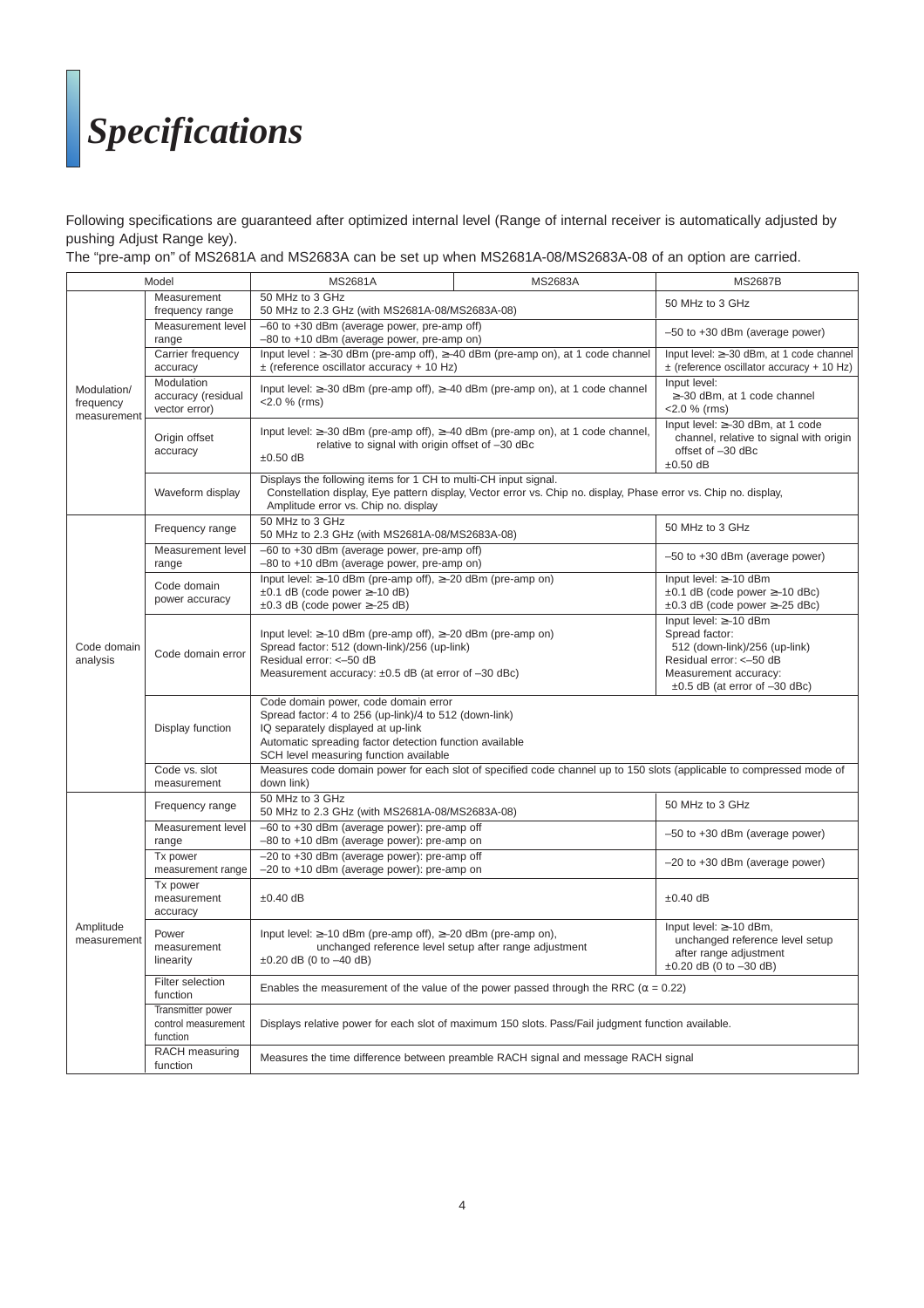|                              | Model                           | <b>MS2681A</b>                                                                                                                                                                                                                                                                                                                                                                                                                                                                                                                                                                                                                                                                                                                                                                                                                                                                                       | <b>MS2683A</b>                                                                                                                                                                                                                                                                                | <b>MS2687B</b>                                                                                                                                                                                                                                                                                                                                                                                                                                                                                        |  |
|------------------------------|---------------------------------|------------------------------------------------------------------------------------------------------------------------------------------------------------------------------------------------------------------------------------------------------------------------------------------------------------------------------------------------------------------------------------------------------------------------------------------------------------------------------------------------------------------------------------------------------------------------------------------------------------------------------------------------------------------------------------------------------------------------------------------------------------------------------------------------------------------------------------------------------------------------------------------------------|-----------------------------------------------------------------------------------------------------------------------------------------------------------------------------------------------------------------------------------------------------------------------------------------------|-------------------------------------------------------------------------------------------------------------------------------------------------------------------------------------------------------------------------------------------------------------------------------------------------------------------------------------------------------------------------------------------------------------------------------------------------------------------------------------------------------|--|
|                              | Frequency range                 | 50 MHz to 3 GHz                                                                                                                                                                                                                                                                                                                                                                                                                                                                                                                                                                                                                                                                                                                                                                                                                                                                                      |                                                                                                                                                                                                                                                                                               |                                                                                                                                                                                                                                                                                                                                                                                                                                                                                                       |  |
| Occupied<br>bandwidth        | Measurement level<br>range      | -60 to +30 dBm (average power): pre-amp off<br>-80 to +10 dBm (average power): pre-amp on                                                                                                                                                                                                                                                                                                                                                                                                                                                                                                                                                                                                                                                                                                                                                                                                            |                                                                                                                                                                                                                                                                                               | $-50$ to $+30$ dBm (average power)                                                                                                                                                                                                                                                                                                                                                                                                                                                                    |  |
| measurement                  | Measurement<br>method           | Sweep method:<br>After measuring the signal with the sweep type spectrum analyzer, performs calculation and displays the result.<br>FFT Method: After analyzing the signal with FFT, performs calculation and displays the result.                                                                                                                                                                                                                                                                                                                                                                                                                                                                                                                                                                                                                                                                   |                                                                                                                                                                                                                                                                                               |                                                                                                                                                                                                                                                                                                                                                                                                                                                                                                       |  |
|                              | Frequency range                 | 50 MHz to 3 GHz<br>50 MHz to 2.3 GHz (with MS2681A-08/MS2683A-08)                                                                                                                                                                                                                                                                                                                                                                                                                                                                                                                                                                                                                                                                                                                                                                                                                                    |                                                                                                                                                                                                                                                                                               | 50 MHz to 3 GHz                                                                                                                                                                                                                                                                                                                                                                                                                                                                                       |  |
|                              | Input level range               | $-10$ to $+30$ dBm (average power): pre-amp off                                                                                                                                                                                                                                                                                                                                                                                                                                                                                                                                                                                                                                                                                                                                                                                                                                                      |                                                                                                                                                                                                                                                                                               | $-10$ to $+30$ dBm (average power)                                                                                                                                                                                                                                                                                                                                                                                                                                                                    |  |
| Adjacent<br>channel<br>power | Measurement<br>method           | Sweep method (all):<br>After measuring the signal with the sweep type spectrum analyzer, performs calculation and displays the result.<br>Sweep method (separate):<br>After measuring adjacent channel and the channel next to the adjacent channel with the sweep type spectrum analyzer,<br>performs calculation and displays the result.<br>Filter method:<br>Measures power at adjacent channel and at the channel next to the adjacent channel after it passes the built-in receive<br>filter (RRC: $\alpha$ = 0.22) and displays the value.                                                                                                                                                                                                                                                                                                                                                    |                                                                                                                                                                                                                                                                                               |                                                                                                                                                                                                                                                                                                                                                                                                                                                                                                       |  |
|                              | Measurement<br>range            | Input level: $\geq 0$ dBm, filter method, in broad dynamic range mode<br>At code channel 1CH<br>5 MHz offset: ≥55 dBc, 10 MHz offset: ≥62 dBc<br>At multiple code channel 16CH (only with Option 08)<br>5 MHz offset: ≥50 dBc, 10 MHz offset: ≥60 dBc<br>Input level: ≥-10 dBm, filter method, in broad dynamic range mode<br>At code channel 1CH<br>5 MHz offset: 55 dBc Typical, 10 MHz offset: 62 dBc Typical<br>At multiple code channel 16CH<br>5 MHz offset: 50 dBc Typical, 10 MHz offset: 60 dBc Typical                                                                                                                                                                                                                                                                                                                                                                                     |                                                                                                                                                                                                                                                                                               | Input level: 0 dBm, filter method, in<br>broad dynamic range mode<br>At code channel 1CH<br>5 MHz offset: ≥55 dBc,<br>10 MHz offset: ≥62 dBc<br>At multiple code channel 16CH<br>5 MHz offset: ≥55 dBc,<br>10 MHz offset: ≥60 dBc<br>Input level: ≥-10 dBm, filter method, in<br>broad dynamic range mode<br>At code channel 1CH<br>5 MHz offset: 55 dBc Typical,<br>10 MHz offset: 62 dBc Typical<br>At multiple code channel 16CH<br>5 MHz offset: 50 dBc Typical,<br>10 MHz offset: 60 dBc Typical |  |
|                              | Measurement<br>frequency range  | 9 kHz to 3.0 GHz (except within<br>±50 MHz of carrier frequency)                                                                                                                                                                                                                                                                                                                                                                                                                                                                                                                                                                                                                                                                                                                                                                                                                                     | 9 kHz to 7.8 GHz (except within<br>$±50$ MHz of carrier frequency)                                                                                                                                                                                                                            | 9 kHz to 7.9 GHz (except within<br>±50 MHz of carrier frequency                                                                                                                                                                                                                                                                                                                                                                                                                                       |  |
|                              | Input level range<br>(Tx power) | 0 to +30 dBm (average power): pre-amp off                                                                                                                                                                                                                                                                                                                                                                                                                                                                                                                                                                                                                                                                                                                                                                                                                                                            |                                                                                                                                                                                                                                                                                               | 0 to +30 dBm (average power)                                                                                                                                                                                                                                                                                                                                                                                                                                                                          |  |
| Spurious                     | Measurement<br>method           | Sweep method:<br>After sweeping the designated frequency range with the spectrum analyzer, detects the peak value and displays it.<br>Calculates the ratio with the transmitted power value, which is the power ratio, and displays it. Detection mode should be<br>AVERAGE.<br>Spot method:<br>After measuring the designated frequency in time domain of the spectrum analyzer, displays the average value.<br>Calculates the ratio with the transmitted power value, which is the power ratio, and displays it. Detection mode should be<br>AVERAGE.<br>Search method:<br>After sweeping the designated frequency range with the spectrum analyzer and detecting the peak value, measures the<br>frequency in time domain, and displays the average value. Calculates the ratio with the transmitted power value, which is<br>the power ratio, and displays it. Detection mode should be AVERAGE. |                                                                                                                                                                                                                                                                                               |                                                                                                                                                                                                                                                                                                                                                                                                                                                                                                       |  |
| measurement                  |                                 | Carrier frequency: 1800 to 2200 MHz<br>When carrier frequency is in a 2030.354 to 2200 MHz range, spurious will be generated at the frequency below.<br>f (spurious) = $f(in) - 2030.345 MHz$                                                                                                                                                                                                                                                                                                                                                                                                                                                                                                                                                                                                                                                                                                        |                                                                                                                                                                                                                                                                                               |                                                                                                                                                                                                                                                                                                                                                                                                                                                                                                       |  |
|                              | Measurement<br>range (typical)  | ≥79 dB (RBW: 1 kHz, 9 kHz to 150 kHz)<br>≥79 dB (RBW: 10 kHz, 150 kHz to 30<br>MHz)<br>≥79 dB (RBW: 100 kHz, 30 MHz to 1<br>GHz)<br>$\geq$ 76 – f [GHz] dB (RBW: 1 MHz, 1 GHz<br>to 3.0 GHz)                                                                                                                                                                                                                                                                                                                                                                                                                                                                                                                                                                                                                                                                                                         | $\geq$ 79 dB (RBW: 1 kHz, 9 kHz to 150<br>kHz, band 0)<br>≥79 dB (RBW: 10 kHz, 150 kHz to 30<br>MHz, band 0)<br>≥79 dB (RBW: 100 kHz, 30 MHz to 1<br>GHz, band 0)<br>$\geq$ 76 – f [GHz] dB (RBW: 1 MHz, 1 GHz<br>to 3.15 GHz, band 0)<br>≥76 dB (RBW: 1 MHz, 3.15 GHz to 7.8<br>GHz, band 1) | $\geq$ 79 dB<br>(RBW: 1 kHz, 9 kHz to 150 kHz)<br>$\geq$ 79 dB<br>(RBW: 10 kHz, 150 kHz to 30 MHz)<br>$\geq$ 79 dB<br>(RBW: 100 kHz, 30 MHz to 1 GHz)<br>≥76 – f [GHz] dB<br>(RBW: 1 MHz, 1 GHz to 3.15 GHz)<br>$\geq 76$ dB<br>(RBW: 1 MHz, 3.15 GHz to 7.9 GHz)<br>With MS2687B-22<br>$\geq$ 76 dB<br>(RBW: 1 MHz, 3.15 GHz to 7.9 GHz)                                                                                                                                                             |  |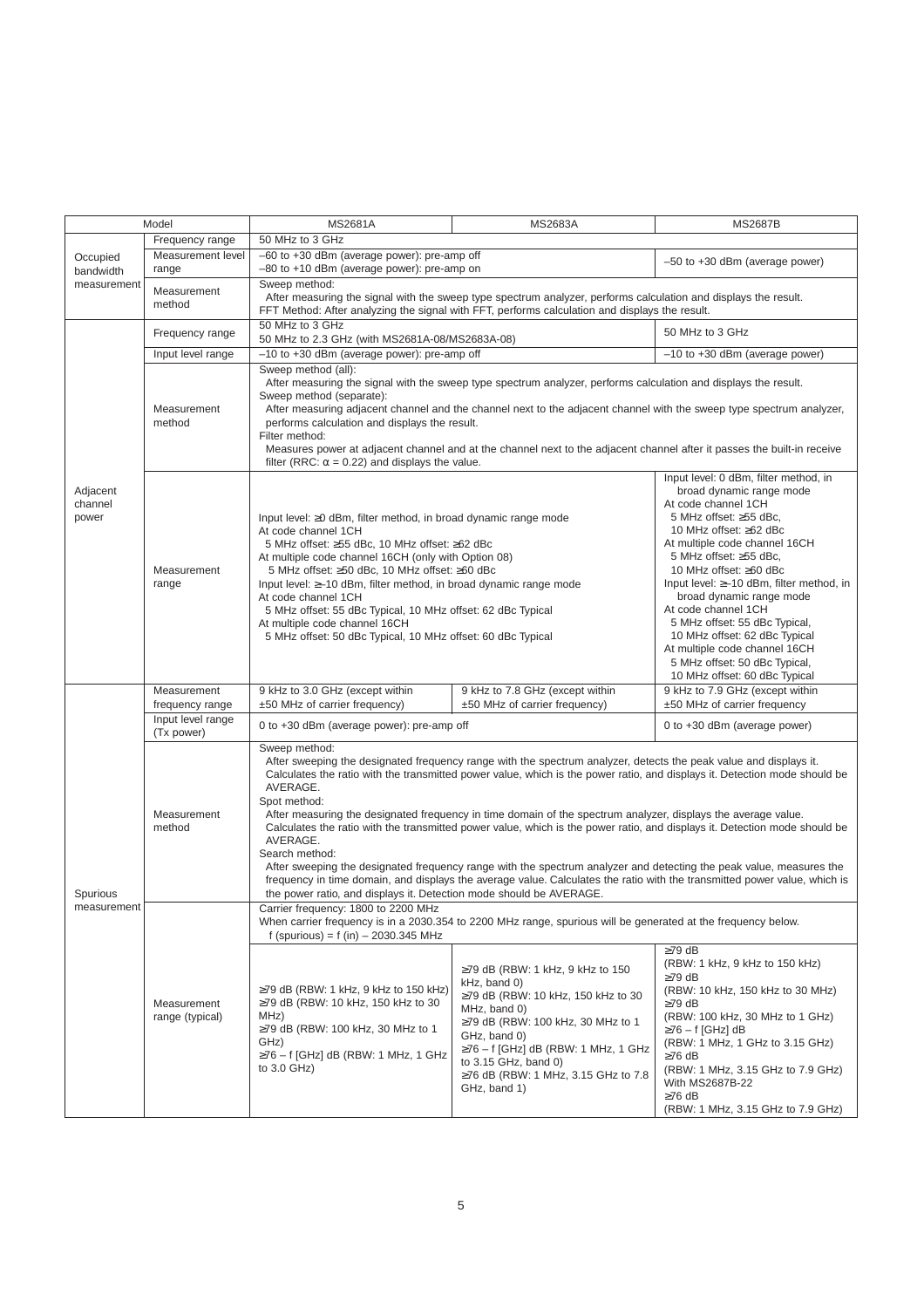| Model                                 |                                                                                                                     | MS2681A                                                                                                                                                                                                                    | <b>MS2683A</b> | <b>MS2687B</b>                 |  |
|---------------------------------------|---------------------------------------------------------------------------------------------------------------------|----------------------------------------------------------------------------------------------------------------------------------------------------------------------------------------------------------------------------|----------------|--------------------------------|--|
| Spectrum emission mask<br>measurement |                                                                                                                     | After measuring the signal with the sweep type spectrum analyzer, performs judgment with template and displays it.                                                                                                         |                |                                |  |
|                                       | Maximum ten frames data of the designated code channel After De-Spreading is outputted.<br>Demodulation measurement |                                                                                                                                                                                                                            |                |                                |  |
| CCDF<br>measurement                   | Frequency range                                                                                                     | 50 MHz to 3 GHz<br>50 MHz to 2.3 GHz (with MS2681A-08/MS2683A-08)                                                                                                                                                          |                | 50 MHz to 3 GHz                |  |
|                                       | Measurement level<br>range                                                                                          | -60 to +30 dBm (average power): pre-amp off<br>-80 to +10 dBm (average power): pre-amp on                                                                                                                                  |                | -50 to +30 dBm (average power) |  |
|                                       | Measurement<br>method                                                                                               | CCDF: Displays the cumulative distribution of the power difference between instantaneous power and average power.<br>APD: Displays the distribution of the power difference between instantaneous power and average power. |                |                                |  |
|                                       | Filter selection<br>function                                                                                        | 20 MHz, 10 MHz, 5 MHz, 3 MHz, RRC: $\alpha$ = 0.22, RC: $\alpha$ = 0.22                                                                                                                                                    |                |                                |  |
|                                       | Input impedance                                                                                                     | 1 M $\Omega$ (parallel capacitance: <100 pF), 50 $\Omega$                                                                                                                                                                  |                |                                |  |
|                                       | Balance input                                                                                                       | With MS2681A-17/MS2683-17A<br>Differential voltage: 0.1 to 1 Vp-p (input terminals)<br>In-phase voltage: ±2.5 V(input terminals)                                                                                           |                |                                |  |
| Electric                              | Unbalance Input                                                                                                     | With MS2681A-18/MS2683A-18/MS2687B-18<br>0.1 to 1 Vp-p (input terminals)<br>DC/AC coupling: Changeable                                                                                                                     |                |                                |  |
| performance                           | Measurement items                                                                                                   | Modulation accuracy, code domain power, amplitude, occupied bandwidth (FFT method), IQ level                                                                                                                               |                |                                |  |
| (IQ input)                            | Modulation accuracy<br>measurement<br>residual vector error                                                         | Input level: $\geq$ 0.1 V (rms)<br><2 %(rms), DC coupling                                                                                                                                                                  |                |                                |  |
|                                       | IQ level<br>measurement                                                                                             | Measures input level of I and Q (rms, p-p)                                                                                                                                                                                 |                |                                |  |
|                                       | IQ phase difference<br>measurement                                                                                  | When the CW signal is inputted to I and Q input terminals, measures and displays the phase difference between I-phase<br>and Q-phase signals.                                                                              |                |                                |  |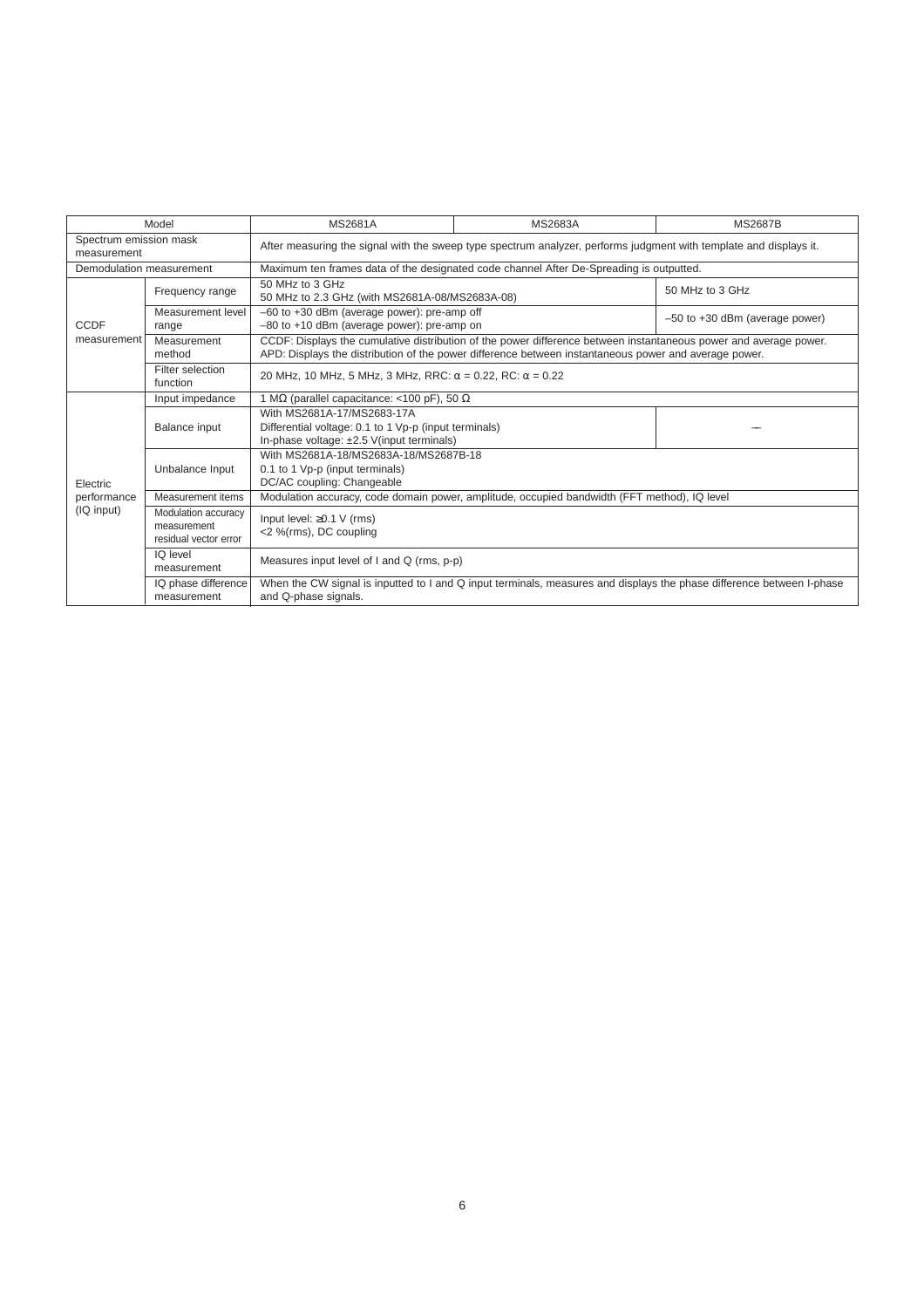# *Ordering Information*

Please specify the model/order number, name, and quantity when ordering.

| Model/Order No.                     | Name                                                                                                                                              |      |
|-------------------------------------|---------------------------------------------------------------------------------------------------------------------------------------------------|------|
| MX268101B<br>MX268301B<br>MX268701B | Main frame<br>W-CDMA Measurement Software (For MS2681A)<br>W-CDMA Measurement Software (For MS2683A)<br>W-CDMA Measurement Software (For MS2687B) |      |
| JT32MA3-NT1<br><b>W1746AE</b>       | <b>Standard accessories</b><br>PC-ATA card (32 MB, for backup):<br>W-CDMA Measurement Software operation manual: 1 copy                           | 1 pc |